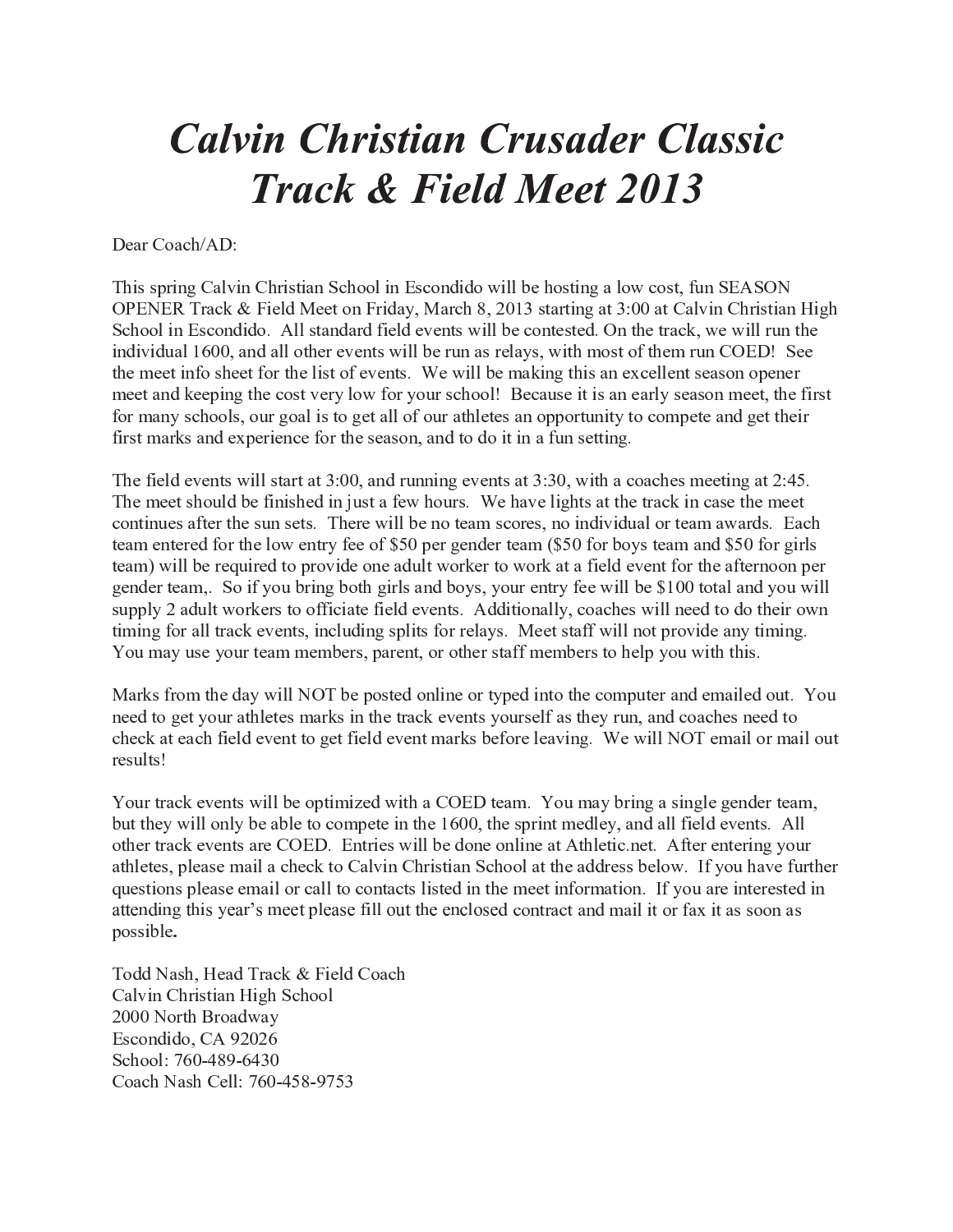## Calvin Christian School CRUSADER CLASSIC SEASON OPENER

| Date:                  | Friday, March 8, 2012                                                                                                                                                                                                                                                                                                                                                                                                                                                                                            |  |  |
|------------------------|------------------------------------------------------------------------------------------------------------------------------------------------------------------------------------------------------------------------------------------------------------------------------------------------------------------------------------------------------------------------------------------------------------------------------------------------------------------------------------------------------------------|--|--|
| Time:                  | 3:00 field events, 3:30 running events.                                                                                                                                                                                                                                                                                                                                                                                                                                                                          |  |  |
| <b>Invited:</b>        | All CIF member schools from San Diego and Southern Sections.                                                                                                                                                                                                                                                                                                                                                                                                                                                     |  |  |
| Location:              | Calvin Christian High School, 2000 N Broadway, Escondido.                                                                                                                                                                                                                                                                                                                                                                                                                                                        |  |  |
| <b>Directions:</b>     | Mapquest 2000 N Broadway, Escondido, CA. Track is behind the school.                                                                                                                                                                                                                                                                                                                                                                                                                                             |  |  |
| <b>Background:</b>     | This is a season opener, intended to give athletes an early chance<br>to run their races and get marks and times. All participating teams will<br>help staff the meet, and coaches will time their own athletes. This will<br>make the meet easier to administer and a lower cost to participate in.                                                                                                                                                                                                             |  |  |
| <b>Packet Pick-up:</b> | Friday 2:00-4:00 at the clerk's tent inside the track near the finish line.                                                                                                                                                                                                                                                                                                                                                                                                                                      |  |  |
| <b>Meet Directors:</b> | Field Events: Todd Nash, cell (760) 458-9753,<br>Email: CalAthletics@sbcglobal.net<br>Track Events: Mike Wagenveld, cell (760) 917-5565<br>Email: mswagenveld@hotmail.com                                                                                                                                                                                                                                                                                                                                        |  |  |
| <b>Facility:</b>       | Calvin Christian. Six lane dirt track for longer races, 7 lanes on the<br>homestretch. Rubber runways for all jumps, standard concrete circles<br>for throws. Max $\frac{1}{4}$ " spikes on jump runways, any length you want on track!                                                                                                                                                                                                                                                                          |  |  |
| <b>Events:</b>         | Primarily relay events on the track, and all individual field events. See<br>event listing – many NON-STANDARD track events, enabling you to get<br>many athletes running early! Most of the relay events will be COED!                                                                                                                                                                                                                                                                                          |  |  |
| <b>Timing/Results:</b> | Coaches will do their own timing for all track events. No official times<br>will be posted for track events; coaches should record times and splits for<br>their own athletes. Field events will have results available to coaches at<br>the event – get them from the official! No field event results will be<br>posted by the meet host! All participating teams will staff one position in<br>a field event throughout the meet, assigned by the meet directors. (2)<br>workers if you bring boys and girls) |  |  |
| <b>Entry Fees:</b>     | \$10.00 per athlete, max of \$50 per gender PLUS 1 adult to work as an<br>official for an event chosen by the meet directors (for a total of \$100 per<br>coed team and 2 workers). In lieu of an adult to work the meet, the team                                                                                                                                                                                                                                                                               |  |  |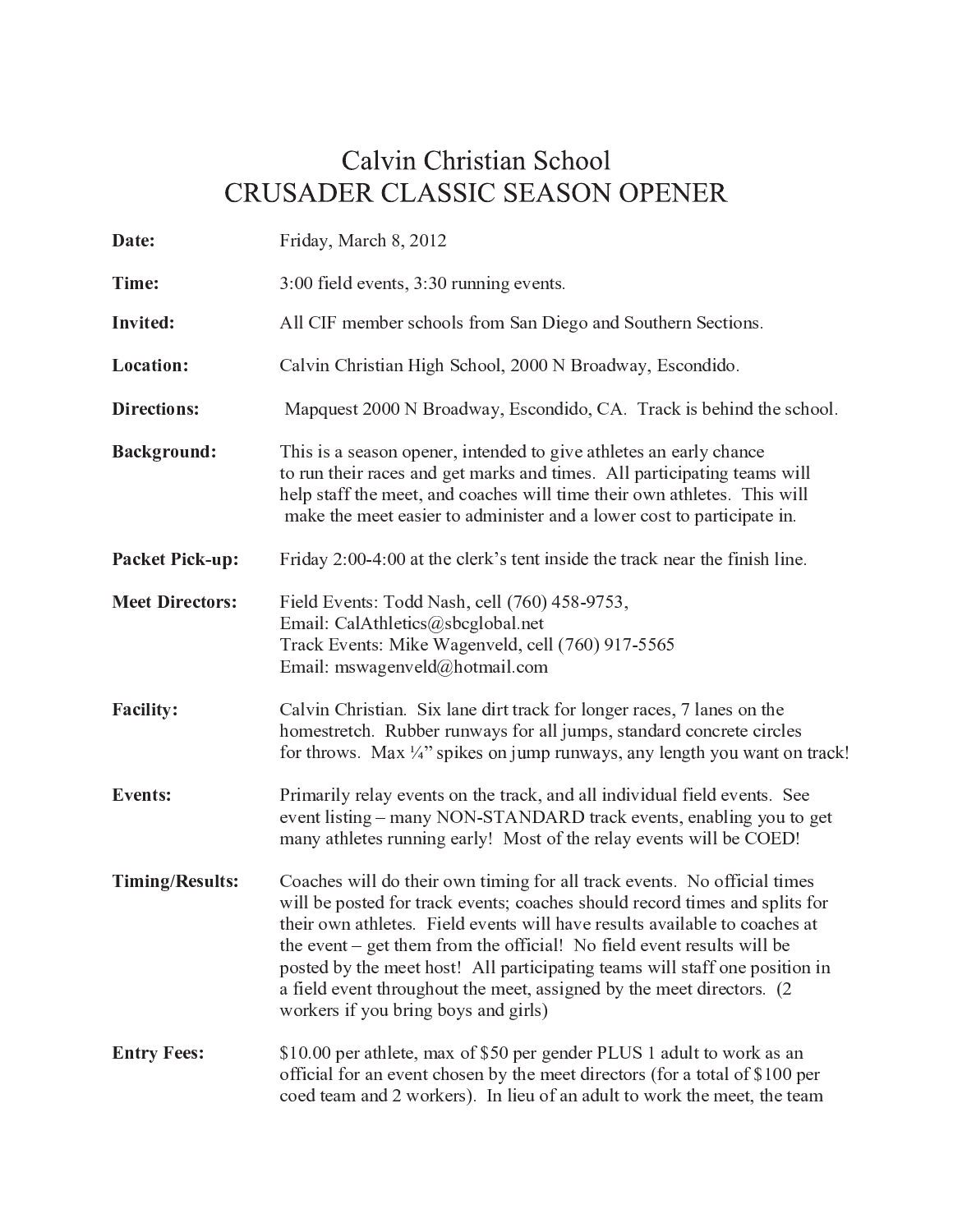|                           | entering will pay an additional \$50 per gender team. Entry fees must be<br>paid before the athlete competes with a check made out to Calvin<br>Christian School or cash. To pay in advance, mail check to the school<br>address below, attn: Bill Stout. Write on memo line "Crusader Classic".                                      |  |  |  |
|---------------------------|---------------------------------------------------------------------------------------------------------------------------------------------------------------------------------------------------------------------------------------------------------------------------------------------------------------------------------------|--|--|--|
| <b>Entries:</b>           | Step 1: Please fill in the contract at the end of this document and fax in.<br>fax to (760) 489-7055.<br>Step 2: Mail contract with your entry fee to:<br>Calvin Christian School, attn Bill Stout<br>2000 N Broadway<br>Escondido, CA 92026<br>Step 3: Please submit all entries on Athletic net between February 23<br>and March 6. |  |  |  |
| Deadline:                 | All entries are due NLT Wednesday, March 6, 2013.                                                                                                                                                                                                                                                                                     |  |  |  |
| Eligibility:              | All entrants must be enrolled in CIF member schools.                                                                                                                                                                                                                                                                                  |  |  |  |
| <b>Event Limitations:</b> | 4 events per athlete. NO LIMIT on how many athletes from your school<br>may compete in any individual event. If you have 12 boys who all want to<br>long jump, they can all long jump! All relay events will have only 1 team<br>entered per school.                                                                                  |  |  |  |
| Awards:                   | No individual awards, No team awards, no team scores kept. No times or<br>distances will be posted online or published. Coaches should see all field<br>event officials who will hold the results throughout the meet to record<br>athlete's marks. No results will be available to you after you leave the<br>meet!                  |  |  |  |
| Check-in:                 | <b>Running Events:</b> Report to the clerk when the event is called.<br>Two calls will be given for each event.<br><b>Field Events:</b> Report directly to your event area when the event is<br>called.                                                                                                                               |  |  |  |
| <b>Meet Results:</b>      | Meet results will not be posted! Each coach should collect marks from<br>field event officials and time your runners, and post your own athlete's<br>marks on athletic.net.                                                                                                                                                           |  |  |  |
| <b>Concessions:</b>       | A full concessions stand will be available at the track with excellent,<br>reasonably priced food and drinks.                                                                                                                                                                                                                         |  |  |  |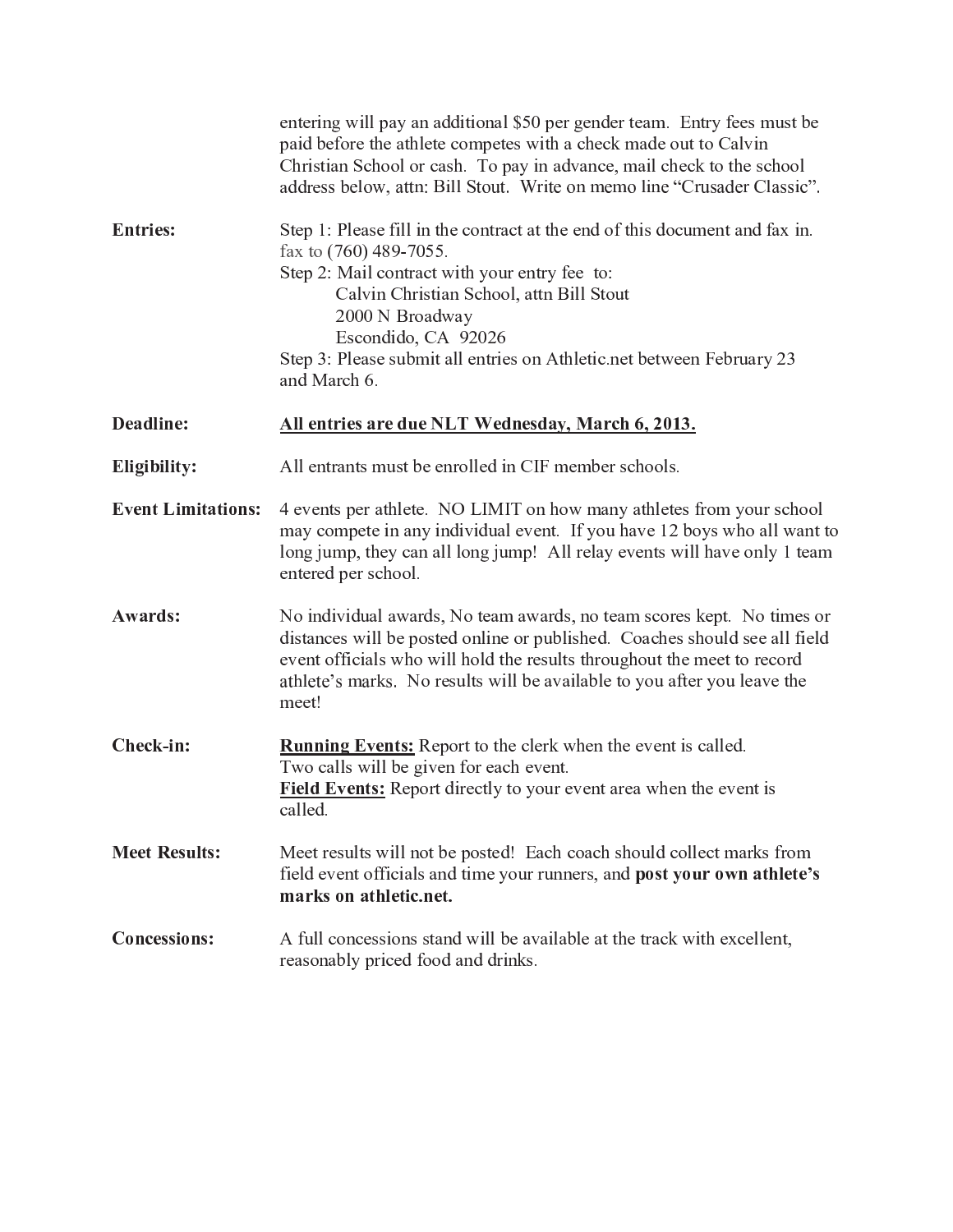### Calvin Christian School **CRUSADER CLASSIC SEASON OPENER** Fri, March 9, 2012

#### **SCHEDULE OF EVENTS**

#### Field Events

- $2:45$ Coaches Meeting at Clerks Tent
- $3:00$ Girls Long Girls High Jump Girls Shot Put Boys Long Jump **Boys Pole Vault Boys Discus** Boys Triple Jump Girls Triple Jump  $4:30$ Boys High Jump
	- Boys Shot Put Girls Pole Vault Girls Discus

Field events will all be run in flights of approximately 6 athletes with 3 attempts per athlete in all field events. Pole Vault and High Jump will be contested using "3 alive".

#### Track Events:

- COED Hurdle Shuttle relay (G100/B110/G100/B110) opposite directions  $3:30$
- $3:40$ **Girls 1600**
- $3:50$ **Boys 1600**
- $4:00$ Girls Sprint Medley Relay (100/100/200/400)
- $4:15$ Boys Sprint Medley Relay (100/100/200/400)
- $4:30$ COED 4 x 200 relay  $(B, G, B, G)$
- $4:50$ COED  $4 \times 800$  relay Heat (2 girls run together, hand off to 2 boys)
- $5:05$ COED 4 x 400 relay Heat 1  $(G/B/G/B)$
- COED 4 x 400 relay Heat 2 ( $G/B/G/B$ )  $5:10$
- Follow on heats of  $4 \times 400$
- $5:30$ COED 4 x 100 weight-man's relay (G/B/G/B) (Carrying a 1K discus as the baton.)

\*\* All events will be run IN ORDER, and we will get ahead of schedule if possible! Do not leave the track based on the published schedule, and come EARLY for your events!

If you do not have enough to make up a team, we will collect athletes near the start line who need additional relay members so your athletes can compete with athletes from other teams and form a relay.